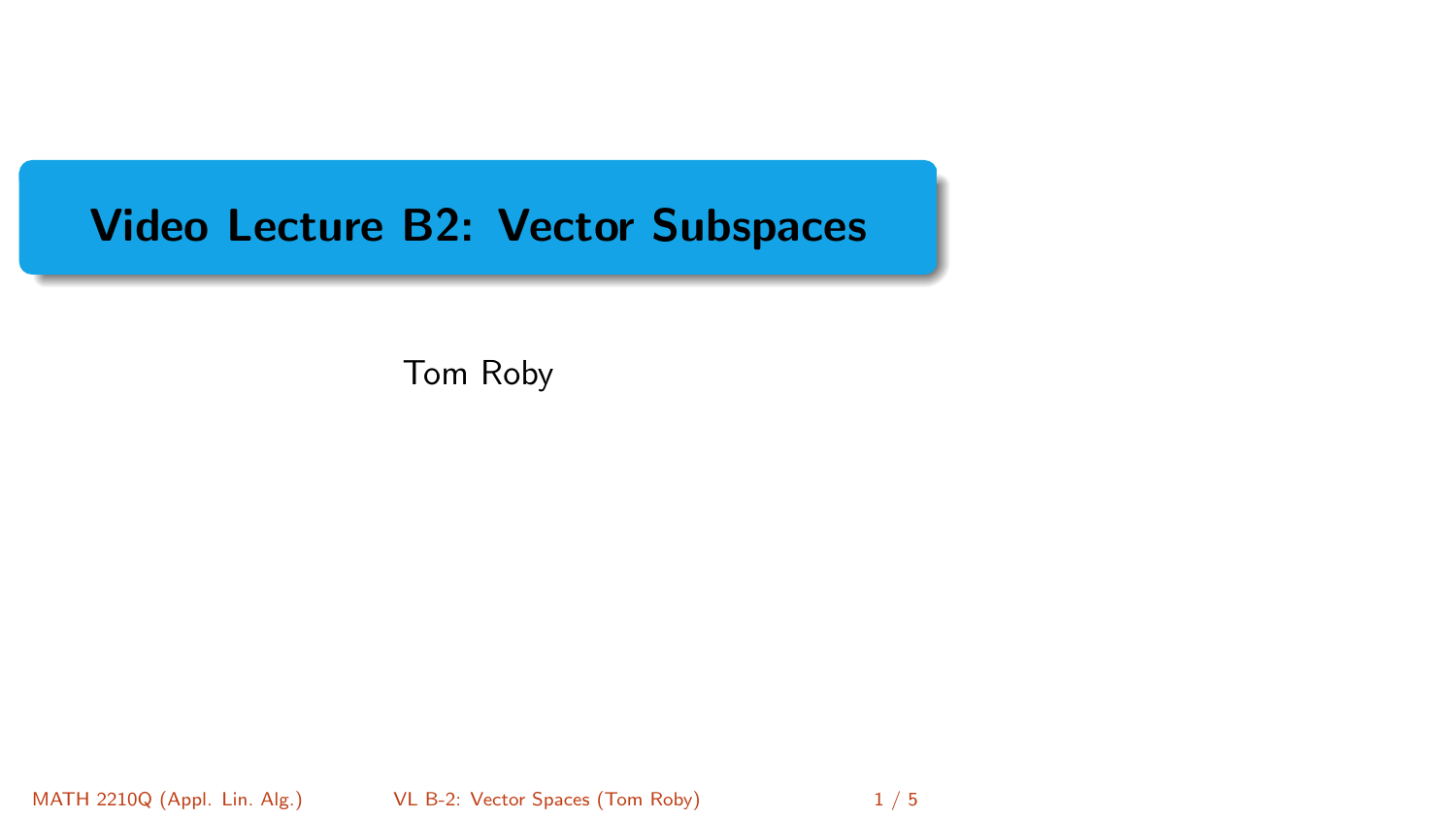## Outline & Objectives

- Define vector subspaces and analyze whether given subspaces are subspaces or not.
- Demonstrate that the span of any set of vectors in  $V$  is a subspace of  $V$ .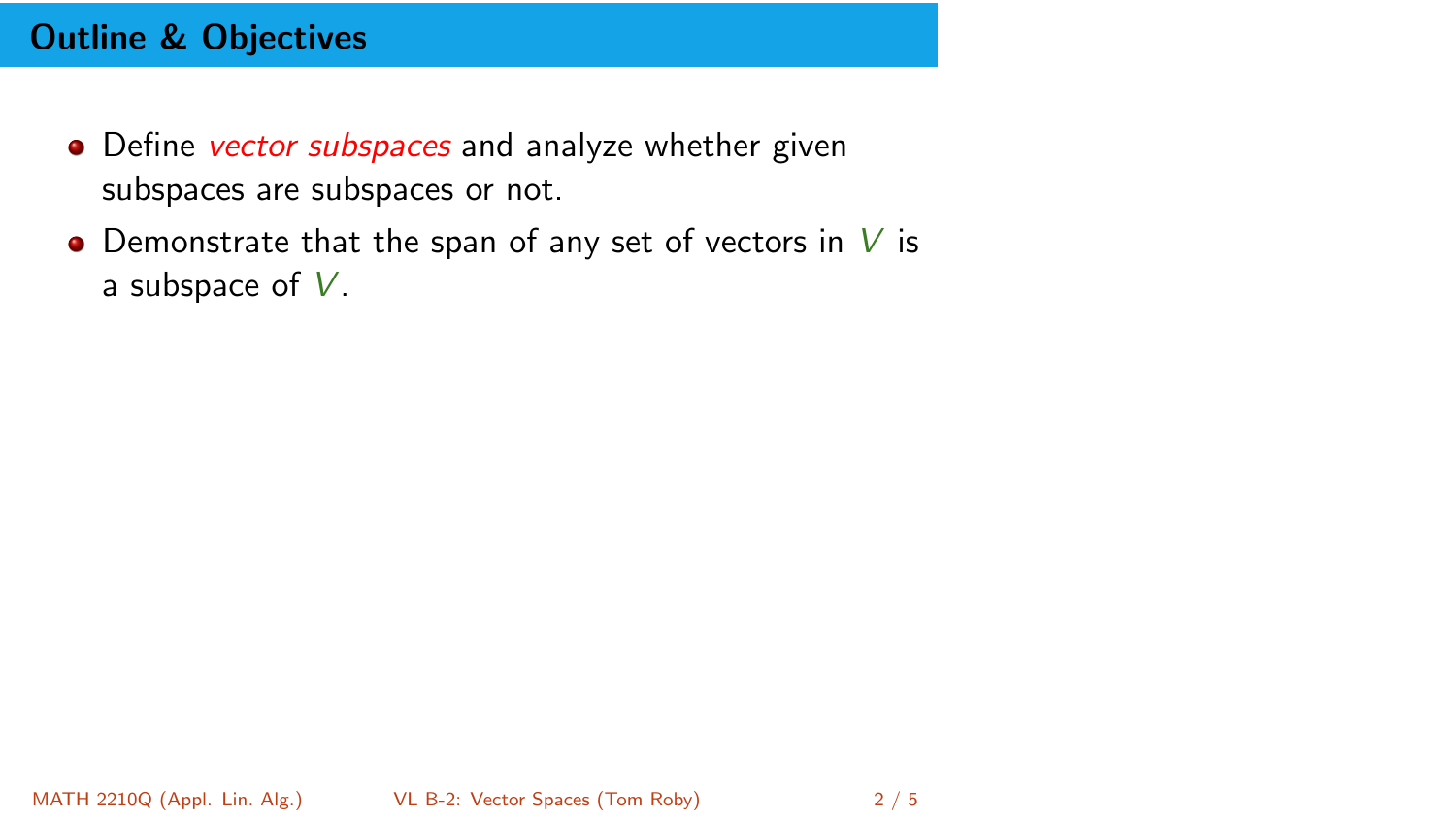### Vector Subspaces

We often consider vector spaces that live inside ambient ones.

#### **Definition**

Call  $H$  a subspace of a vector space  $V$  if it satisfies:

- $\vec{0} \in H$  (Axiom 4)
- **b**  $\vec{u}, \vec{v} \in H \implies \vec{u} + \vec{v} \in H$  (Axiom 1)
- **c**  $\vec{u} \in H$  and  $c \in \mathbb{R} \implies c\vec{u} \in H$  (Axiom 6)

EG:  $\{\vec{0}\}\$ inside any V.

*EG*: 
$$
\left\{ \begin{bmatrix} a \\ 0 \\ b \end{bmatrix} : a, b \in \mathbb{R} \right\} \text{ in } \mathbb{R}^3.
$$
*EG*:  $\mathbb{P}_3$  inside ??

MATH 2210Q (Appl. Lin. Alg.) [VL B-2: Vector Spaces](#page-0-0) (Tom Roby) 3 / 5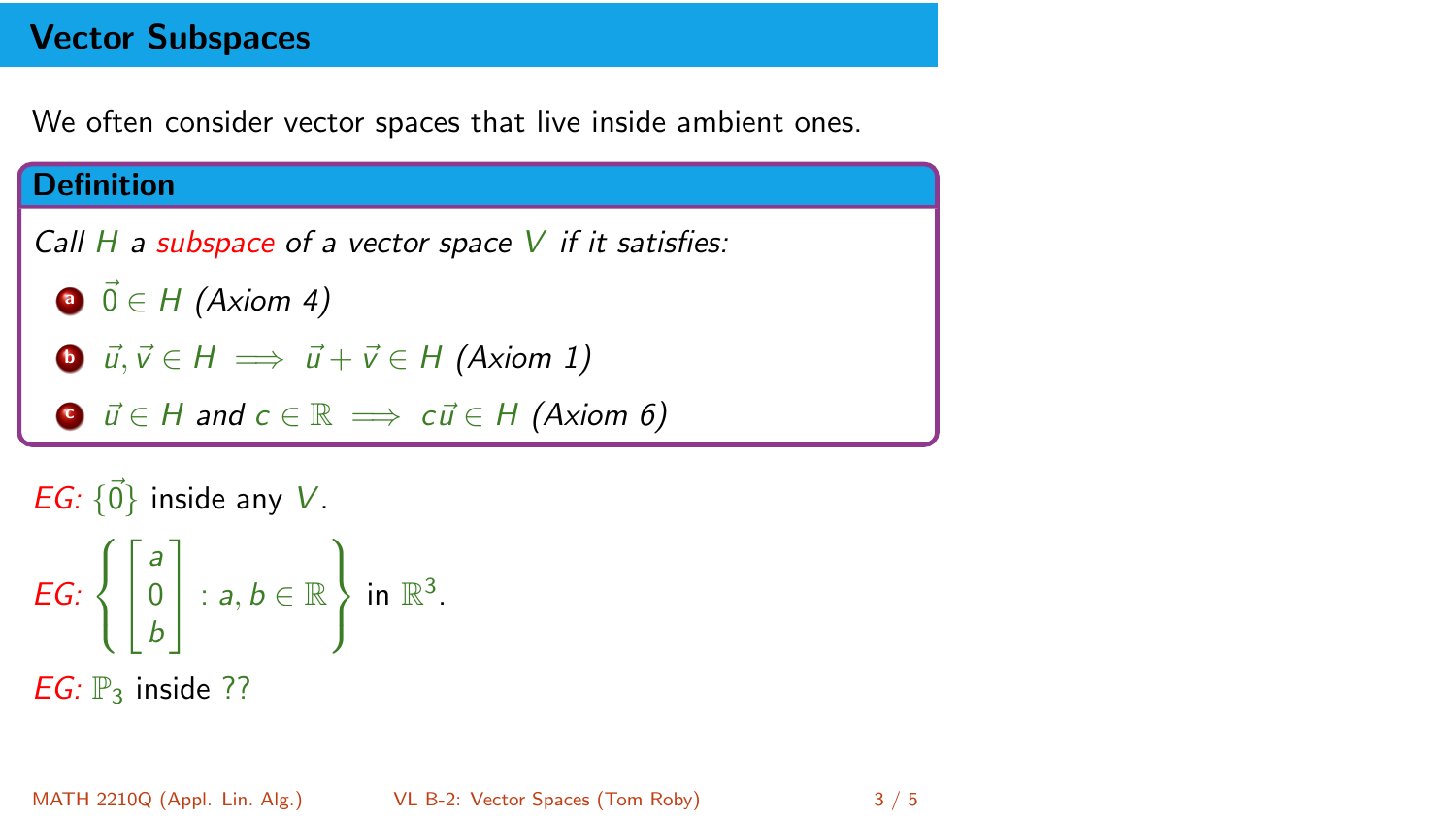## Which are subspaces?

EG 1: 
$$
\left\{ \begin{bmatrix} a \\ a \end{bmatrix} : a \in \mathbb{R} \right\} \text{ in } \mathbb{R}^2.
$$
  
\nEG 2: 
$$
\{f : \mathbb{R} \to \mathbb{R} : f \text{ is differentiable} \} \text{ in } \dots
$$
  
\nEG 3: 
$$
\left\{ \begin{bmatrix} a & a+b \\ 0 & b \end{bmatrix} : a, b \in \mathbb{R} \right\} \text{ in } \dots
$$
  
\nEG 4: 
$$
\left\{ \begin{bmatrix} a \\ a^2 \end{bmatrix} : a \in \mathbb{R} \right\} \text{ in } \mathbb{R}^2.
$$
  
\nEG 5: 
$$
\{\vec{p}(t) = at^2 + at + a : a \in \mathbb{R} \} \text{ in } \mathbb{P}_2.
$$
  
\nEG 6: 
$$
\{\vec{p}(t) = t^2 + at + b : a, b \in \mathbb{R} \} \text{ in } \mathbb{P}_2.
$$
  
\nEG 7: 
$$
\left\{ \begin{bmatrix} a & 1 \\ 0 & b \end{bmatrix} : a, b \in \mathbb{R} \right\} \text{ in } \dots
$$